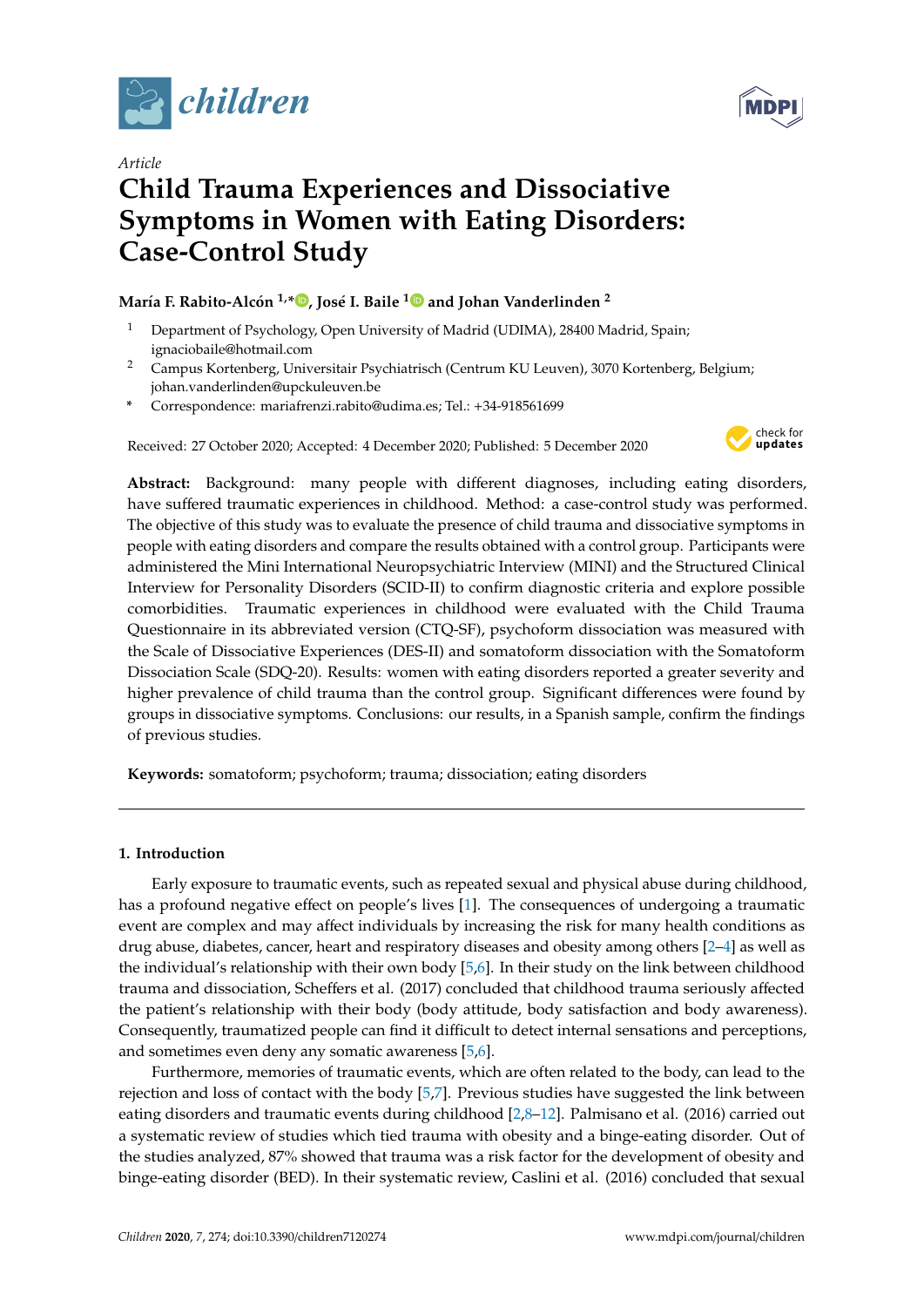abuse is linked to the development of bulimia nervosa (BN) and BED, but the results for anorexia nervosa (AN) were not conclusive. Another systematic review on neglect during childhood and eating disorders [\[13\]](#page-7-8) confirmed the high prevalence of emotional and physical neglect in people with eating disorders when compared with the general population.

Other researchers have tried to explore the mediating variables between traumatic events and the development of eating disorders. According to such studies, some of the possible related factors are lack of emotional self-regulation, self-denigration, borderline personality organization and the presence of dissociative symptoms [\[14–](#page-7-9)[17\]](#page-8-0). In this vein, results from previous researchers have suggested that dissociation plays a significant mediating role in cases of childhood trauma and the development of eating disorders [\[10](#page-7-10)[,18](#page-8-1)[,19\]](#page-8-2). Such patients might have "learnt" to dissociate and to resort to behavior such as purging or compulsive eating to avoid or escape trauma-related feelings, sensations, memories and cognition. Or, maybe, they are trying to achieve a less attractive body, even an infertile one in AN patients with a history of sexual abuse. Moreover, vomiting is often linked to feelings of disgust and the quest for purity that come as a result of abuse. In many cases, there might also be a need to punish oneself due to self-blame for the abuse [\[10,](#page-7-10)[14–](#page-7-9)[19\]](#page-8-2).

Mental dissociation would thus emerge as a secondary reaction to trauma. On a behavioral level, this covers numbness, freezing, avoidance, submission and detachment to allow for a state of energy conservation [\[14\]](#page-7-9). Some authors have argued that sexual abuse during childhood could trigger a type of dissociative coping mechanism, which results in low self-esteem, poor regulation of emotions and, in some patients, feeling as if life is out of their control. This leads to the need to exert control through disordered self-starvation behaviors [\[12](#page-7-7)[,14\]](#page-7-9). Some researchers found a positive relation between early traumatic experiences, dissociation and binge eating behaviors [\[20](#page-8-3)[–22\]](#page-8-4).

Nijenhuis (2000) wrote that "somatoform dissociation" is the result of sexual abuse during childhood. It is defined as a lack of integration of sensorimotor experiences and the mental functions and reactions of the individual. Somatoform dissociation is a somatic manifestation of dissociation, including somatic symptoms which cannot be explained by a medical condition (anesthesia or analgesia, pain, mobility loss...) [\[23,](#page-8-5)[24\]](#page-8-6). Researchers on this topic [\[11,](#page-7-11)[23,](#page-8-5)[25\]](#page-8-7) concluded that psychoform and somatoform dissociation are strongly correlated with early trauma. Some authors found a positive relation between somatoform dissociation and eating disorders [\[26\]](#page-8-8), and purging [\[27\]](#page-8-9). Psychoform dissociation includes amnesia, depersonalization, derealization and identity alteration and confusion in response to traumatic events, especially those which involve physical contact such as physical or sexual abuse [\[23,](#page-8-5)[24\]](#page-8-6).

Previous studies [\[11](#page-7-11)[,19](#page-8-2)[,23\]](#page-8-5) have demonstrated this link between traumatic experiences, dissociative symptoms and eating disorders, showing that both past traumatic events and dissociation play a significant role in the etiology and development of eating disorders. In Belgium, Sweden, Italy and Australia [\[8](#page-7-6)[,11](#page-7-11)[,19,](#page-8-2)[28,](#page-8-10)[29\]](#page-8-11), similar studies have been developed which confirm the link between traumatic events during childhood, dissociation and eating disorders. However, all of these papers concluded that it was necessary to continue research on this topic due to the potential implications for treating people with eating disorders in the future and due to the inconclusive results of other studies regarding the link between these variables [\[5,](#page-7-3)[9\]](#page-7-12).

In Spain, there is only one published work on the topic [\[30\]](#page-8-12): a doctoral thesis. The subject of this paper was to study the link between eating disorders and dissociative disorders, connecting these to the possibility of having suffered early sexual abuse. However, it does not consider other types of abuse, such as physical abuse, emotional abuse, emotional neglect and physical neglect. These researchers concluded that the sample of people with eating disorders presented with higher comorbidity with dissociative disorders than the control group. They also found that BN sufferers had a greater history of sexual abuse than other subtypes of eating disorders included in the study.

A review of the published works on the topic seems to show a connection between trauma, dissociation and eating disorders, but this relationship is not yet clear [\[10,](#page-7-10)[18,](#page-8-1)[19\]](#page-8-2). Thus, the objective of our study was to examine the link between (psychoform and somatoform) dissociative symptoms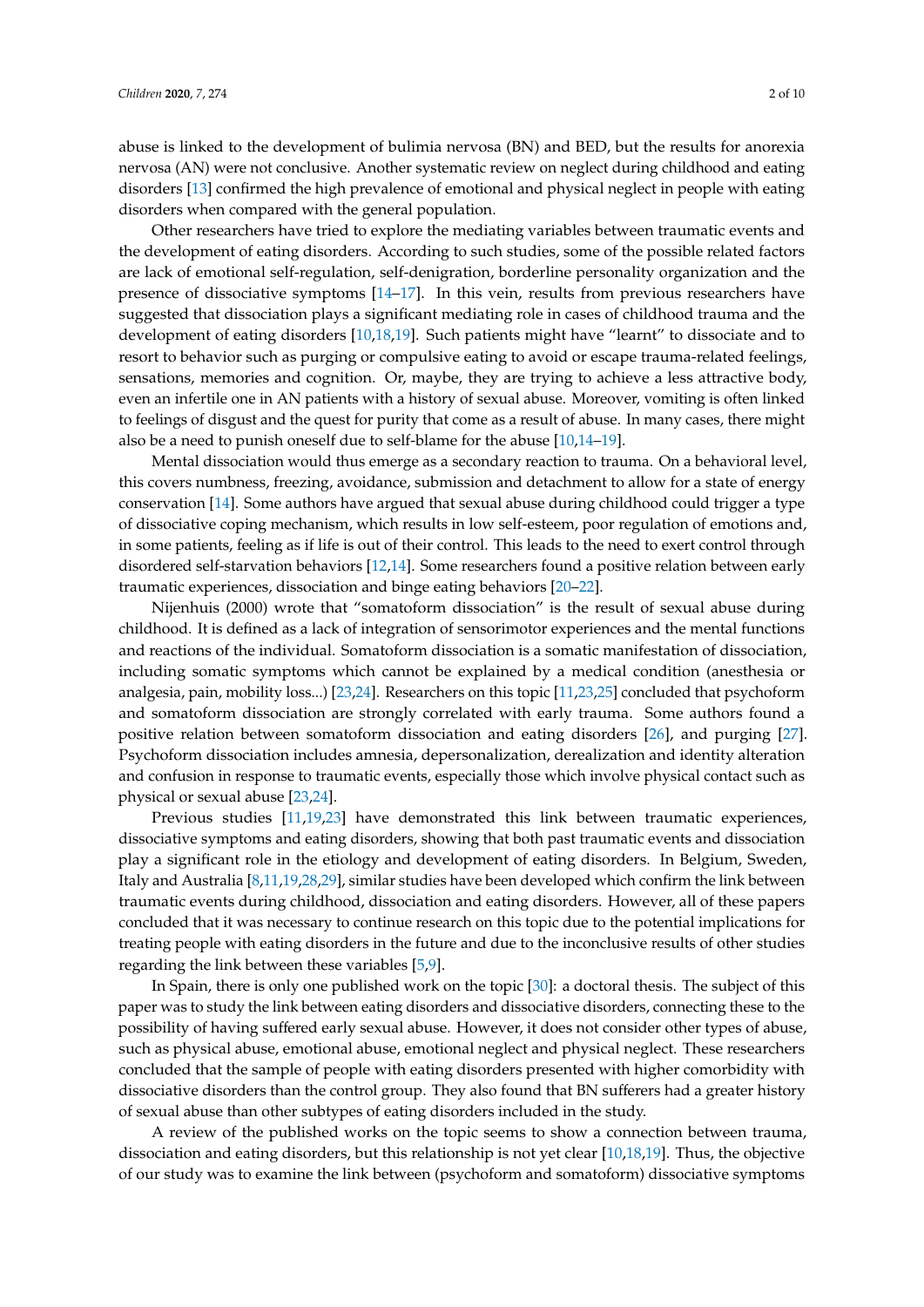and childhood trauma (sexual abuse, emotional abuse, physical abuse, emotional neglect and physical neglect) in Spanish patients with eating disorders and to compare the results with a Spanish control group.

The following hypotheses will be used in this study:

- 1. We expected greater (somatoform and psychoform) dissociation in the group of participants with eating disorders than in the control group;
- 2. We expected greater dissociation amongst the compulsive eating disorder subtypes than amongst the restrictive types;
- 3. We expected a greater severity/prevalence of traumatic events in the group of participants with eating disorders than in the control group;
- 4. We expected a greater severity/prevalence of traumatic events amongst the compulsive eating disorder subtypes than amongst the restrictive types.

#### **2. Method**

#### *2.1. Participants*

This is a case-control study. We recruited 22 patients: Spanish women from various hospitals and psychological centers who were diagnosed with eating disorders in line with DSM-IV-TR (Diagnostic and Statistical Manual of Mental Disorders) [\[31\]](#page-8-13) or DSM-5 [\[32\]](#page-8-14) criteria. In our sample, 68.18% of patients were diagnosed with AN, 13.6% with BN, 9.09% with BED and 9.09% were diagnosed with an eating disorder not otherwise specified (EDNOS). The sample of the group of participants with eating disorders was reflected in the age and gender in the control group, which was made up of 21 women from the general population. Due to the scarce number of men diagnosed with eating disorders in the participating centers, we decided to only include women in this study. Each participant voluntarily consented to take part in the study, after being informed of its objectives.

All the participants signed informed consent forms. The eligibility criteria for the group of participants with eating disorders were: women over the age of 18 with a current diagnosis of an eating disorder. For the control group, the eligibility criteria were: women over the age of 18 with no known psychiatric diagnosis before inclusion in the study. The study was approved by the Committee on Ethics, Research and Teaching of Madrid Open University meeting the declaration of Helsinki.

## *2.2. Procedure*

Each participant in the group with eating disorders had been previously diagnosed by their psychiatrist. To confirm the diagnostic criteria, participants took theMini International Neuropsychiatric Interview (MINI). We collected sociodemographic data in a data set elaborated for the study. The variables included were age, gender, expected weight, actual weight, expected height, actual height, marital status, eating disorder diagnosis, age of onset of the disorder and the duration of the disorder in years.

#### *2.3. Measuring Instruments*

We used the following questionnaires: Clinical Global Impressions severity scale (CGI-S), Mini International Neuropsychiatric Interview (MINI), Structured Clinical Interview for Personality Disorders (SCID II), Dissociative Experiences Scale (DES-II), Somatoform Dissociation Questionnaire (SDQ 20) and the Childhood Trauma Questionnaire (CTQ).

CGI-S [\[33\]](#page-8-15) is a scale which evaluates the clinical global impression of the severity of the patient's illness at the time of assessment. There are eight items which range from 0 ("not evaluated") to 7 ("amongst the most extremely ill patients").

MINI [\[34\]](#page-8-16) is a short structured diagnostic interview. It explores the main diagnoses of DSM-IV Axis I and ICD 10 (International Classification of Diseases) for detection and diagnosis purposes.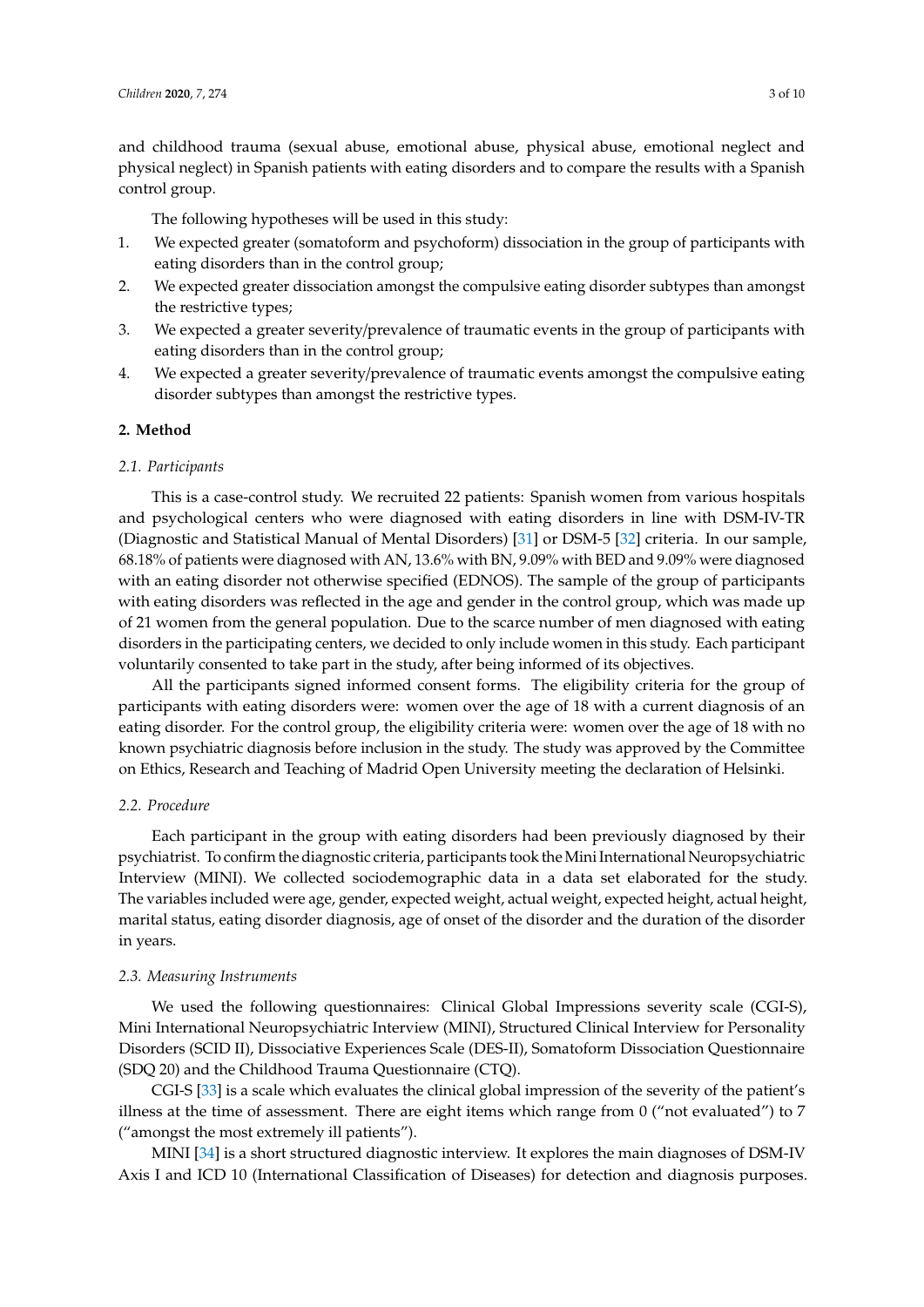The MINI is divided into 16 modules, identified by letters, which each correspond to a diagnostic category. At the beginning of each module (except the module on psychotic disorders), one or several 'filter' questions are set out in a grey box. These correspond to the main diagnostic criteria of the disorder. At the end of each module, one or several diagnostic check boxes allow the clinic to indicate whether the patient meets the diagnostic criteria. The questions asked throughout the test were closed and must be answered by the interviewer, who responds regarding the presence or absence of the symptom. For this study, we used the Spanish version of the interview [\[35\]](#page-8-17).

SCID-II [\[36](#page-8-18)[,37\]](#page-8-19) is an interview which categorically or dimensionally evaluates personality disorders. The questionnaire includes an interview section made up of 119 questions, in addition to others on antisocial disorder. It contains open, closed and yes/no questions to evaluate personality disorders of the DSM-IV Axis II, as well as depressive and passive-aggressive personality disorder. This includes a detection questionnaire of 119 items. For this study, we used the Spanish version of the interview [\[37\]](#page-8-19).

DES-II [\[38,](#page-8-20)[39\]](#page-8-21) is a scale with 28 items to be filled out by the patients themselves. It is used to measure a wide range of dissociative experiences, including memory, identity, absorption, depersonalization and derealization problems. Each item is marked in a range of 0–100. Scores over 30 indicate a dissociative disorder. The questionnaire is based on three factors: dissociative amnesia, absorption and depersonalization/derealization. For this study, we used the Spanish version of DES-II, made by Icarán et al. [\[40,](#page-9-0)[41\]](#page-9-1). The Spanish version is valid and reliable (Cronbach's alpha = 0.91) [\[40,](#page-9-0)[41\]](#page-9-1).

SDQ-20 [\[42](#page-9-2)[,43\]](#page-9-3) is a questionnaire of 20 items filled in by the patients themselves. It evaluates the presence of somatoform dissociation. These items include symptoms of analgesia, anesthesia, motor problems, altered taste and smell, pain and loss of consciousness. Answers to the items are chosen on a 5-point Likert-type scale, ranging from 1 ("never") to 5 ("almost always or always"). The sum of these answers equals a total score between 20 and 100. The items include positive and negative dissociative symptoms. For this study, we used the Spanish version of SDQ-20 made by Holm in 2002 and has good psychometric properties [\[25\]](#page-8-7). The internal consistency is very high (Cronbach's alpha =  $0.95$ ) [ $42,43$ ].

CTQ-SF [\[44\]](#page-9-4) is made up of 28 items, adapted and translated into Spanish by Hernández et al. 2013. The scale measures five types of childhood trauma: emotional abuse during childhood, physical abuse during childhood, sexual abuse during childhood, emotional neglect during childhood and physical neglect during childhood. Answers to the items are chosen on a 5-point Likert-type frequency scale, with scores ranging from 1 ("never") to 5 ("always"). The CTQ-SF gives both dimensional and categorical levels of abuse. To obtain the categorical level, cut points are used for each of the scales on the questionnaire. To calculate the dimensional level, all of the scores are added together. CTQ-SF is valid and reliable. The Spanish version, used in this study, is valid and internally consistent (Cronbach's alpha coefficients ranged from 0.66 for emotional neglect to 0.94 for sexual abuse) [\[45\]](#page-9-5).

#### *2.4. Statistical Analysis*

For all continuous variables, data was shown as the mean (M) and standard deviation (SD). On the other hand, all categorical variables were expressed as number percentage (%). The data were analyzed with nonparametric tests, because the sample did not fulfil the criteria for normalization. The SPSS program for Windows version 24.0 (IBM Corporation, Armonk, NY, USA) was used to analyze the data. It calculated the descriptive statistics of the variables. The Kruskal–Wallis H test was used to compare the subtypes of eating disorders in the group of participants with a disorder. The Mann–Whitney U test was used to compare the group of participants with eating disorders with the control group. Statistical significance was maintained at  $p$ -value  $\leq 0.050$ .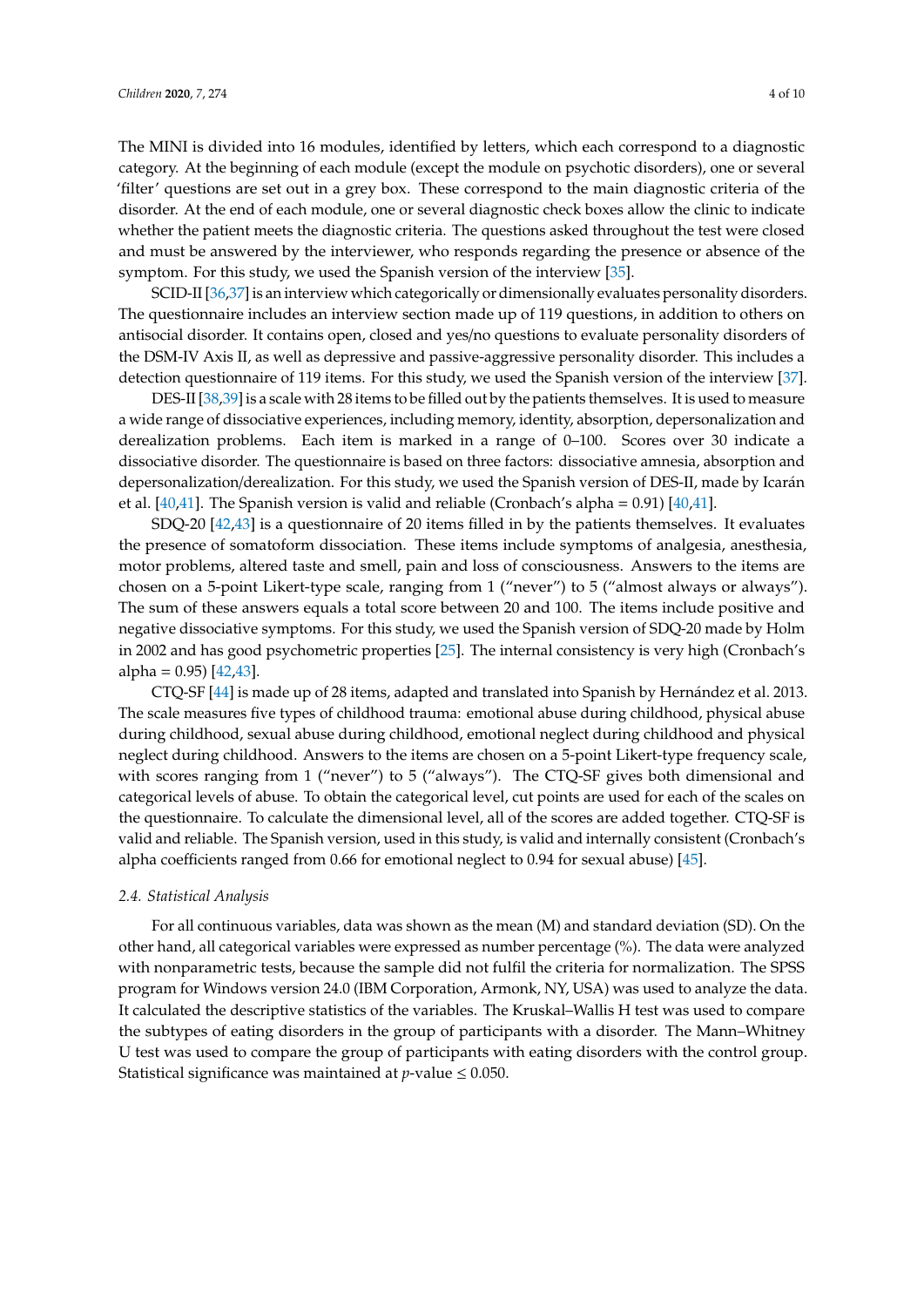#### **3. Results**

#### *Socio-Demographic Data*

The average age of women in the group of participants with eating disorders was  $30.64$  (SD = 10.18) with age in the range of 20–54. The average age of women in the control group was 34.29 (SD = 7.72) with an age range between 20 and 49. The average expected weight in the group of participants with eating disorders was 55.86 kg (SD = 22.25), while the average actual weight was 55.8 kg (SD = 26.96). The expected weight in the control group was  $61.75$  kg (SD = 9.64), while the actual weight was  $62.36$  kg  $(SD = 9.83)$ . The averages for expected height and actual height in the group of participants with eating disorders were  $164.63$  cm (SD = 5.88) and  $164.28$  cm (SD = 6.43), respectively. The expected height in the control group was  $164.38$  cm (SD = 5.02), while the actual height was  $163.71$  cm (SD = 2.62).

In the group of participants with eating disorders, the average age of onset of the disorder was 21.62 (SD = 10.28), and the average duration of the disorder was 9.19 years (SD = 7.18).

Different subtypes of eating disorders and their correlation with trauma, psychoform and somatoform dissociation.

In order to study the link between different subtypes of eating disorders and trauma severity, we conducted a Kruskal–Wallis H test, which allowed us to establish that the asymptotic significance was 0.530 ( $\chi^2$  = 2.208; *df* = 3; *p* = 0.530). This led us to conclude that there were no statistically significant differences between different subtypes of eating disorders as regards trauma severity  $(0.530 > 0.005)$ . Using the same test, we analyzed the potential correlation between different subtypes of eating disorders and symptoms of psychoform and somatoform dissociation. Again, no statistically significant differences were found between different subtypes of eating disorders as regards symptoms of psychoform dissociation ( $\chi^2$  = 2.691; *df* = 3; *p* = 0.442), nor as regards symptoms of somatoform dissociation ( $\chi^2$  = 4.064; *df* = 3; *p* = 0.255), and some clear differences were found, however these were not statistically significant. For example, the DES score for the BN group was double that of the AN group (28 versus 14). Therefore, these results do not confirm two of the preliminary hypotheses of this study. On the one hand the one that which put forward the possibility that compulsive subtypes of eating disorders might correlate with higher levels of dissociation. On the other hand, we had expected a higher severity/prevalence of traumatic events in compulsive subtypes of eating disorders. Despite these expectations, the results did not show any statistically significant links between such variables.

Table [1](#page-5-0) does, however, show that the averages for all variables were higher in patients with a diagnosis of BN than in patients with a diagnosis of AN. Amongst the former, dissociative symptoms were more prevalent, and there were more cases of traumatic childhood events, or those cases were more severe than amongst the patients with a diagnosis of AN. This was not the case for patients with a diagnosis of BED, who showed lower average values than patients with a diagnosis of AN across all variables, except for amnesia, where they scored the highest of all subtypes of eating disorders. Table [1](#page-5-0) provides a summary of all differences found between such different subtypes as regards the following variables: childhood trauma, psychoform dissociation and somatoform dissociation.

| Variables                           | AN            | BN            | <b>BED</b>    | <b>EDNOS</b> | p     |
|-------------------------------------|---------------|---------------|---------------|--------------|-------|
|                                     | Average (SD)  | Average (SD)  | Average (SD)  | Average (SD) |       |
| DES—amnesia                         | 5.75(5.96)    | 22.5(20.11)   | 26.25 (24.75) | 0.62(0.88)   | 0.082 |
| DES-absorption                      | 21.68 (13.03) | 38.33 (26.16) | 12(8.48)      | 23(8.48)     | 0.459 |
| DES-depersonalization/derealization | 12(14.47)     | 15(7.26)      | 2.5(3.53)     | 3.33(4.72)   | 0.474 |
| DES-total                           | 14.43 (11.85) | 28.02 (17.67) | 13.57 (11.11) | 9.29(3.52)   | 0.442 |
| SDO-20-total                        | 26.6 (7.92)   | 39(19)        | 21(1.41)      | 25.5(7.77)   | 0.255 |
| CTO-emotional abuse                 | 11.4(5.3)     | 14.33 (8.14)  | 6(0)          | 13(2.82)     | 0.556 |

**Table 1.** Differences between the subtypes of eating disorders as regards the variables: childhood trauma, psychoform dissociation and somatoform dissociation.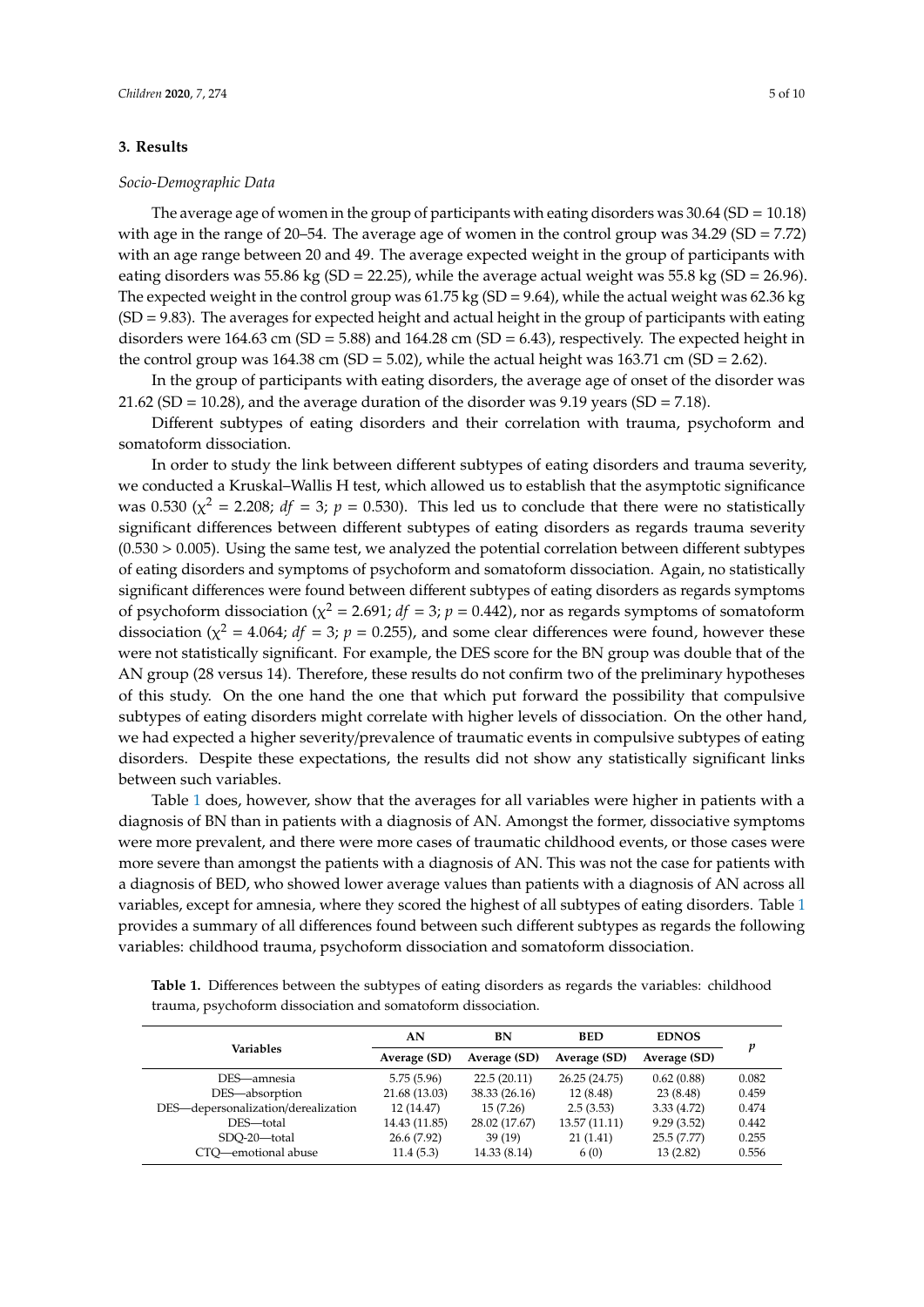<span id="page-5-0"></span>

| Variables             | AN            | BN           | <b>BED</b>   | <b>EDNOS</b> |       |
|-----------------------|---------------|--------------|--------------|--------------|-------|
|                       | Average (SD)  | Average (SD) | Average (SD) | Average (SD) | v     |
| CTQ-physical abuse    | 6.6(2.13)     | 12.33(6.35)  | 6.5(2.12)    | 7(2.82)      | 0.563 |
| CTO-sexual abuse      | 8.4 (3.56)    | 8.67 (4.72)  | 5(0)         | 7.5(2.12)    | 0.385 |
| CTQ-emotional neglect | 11.57 (4.65)  | 18(2.64)     | 7(0)         | 17.5(6.36)   | 0.059 |
| CTQ-physical neglect  | 7.64(3.67)    | 11.33(5.86)  | 6(1.41)      | 9.5(2.12)    | 0.180 |
| CTO-total             | 54.71 (17.14) | 69 (24.74)   | 50(14.14)    | 66.5(12.02)  | 0.530 |

**Table 1.** *Cont.*

Note. AN = anorexia nervosa group, BN = bulimia nervosa group, BED = binge-eating disorder group, EDNOS = eating disorder not otherwise specified, SD = standard deviation, DES = Dissociative Experiences Scale, SDQ-20 = Somatoform Dissociation, CTQ = Child Trauma Questionnaire.

Differences between the control group and the group of participants with eating disorders regarding trauma, psychoform dissociation and somatoform dissociation.

In order to test our hypothesis that the group of participants with eating disorders would have more, and more serious, traumatic childhood experiences, we carried out a Mann–Whitney U test compared with the control group. This time, the test concluded that the bilateral asymptotic significance was 0.000, which enabled us to determine that traumatic childhood events were more prevalent/severe in the group of participants with eating disorders than in the control group. We applied the same test across all five different types of abuse. The two groups scored quite differently for emotional abuse, physical abuse, emotional neglect and physical neglect, for which members of the group of participants with eating disorders scored significantly higher. However, the results showed no statistically significant differences between groups regarding sexual abuse.

We also conducted a set of Mann–Whitney U tests in order to test the hypothesis whereby we had expected higher levels of psychoform and somatoform dissociation in the group of participants with eating disorders. On this occasion, the results showed higher levels of psychoform dissociation in the group of participants with eating disorders, in particular for the depersonalization/derealization factor (0.001 < 0.005). For the rest of psychoform dissociation factors, as well as for the DES-II and SDQ-20 total scores, significant differences were found between the groups, which enabled us to conclude that these hypotheses are confirmed. Table [2](#page-5-1) provides a summary of all differences found between the group of participants with eating disorders and the control group as regards the following variables: childhood trauma, psychoform dissociation and somatoform dissociation.

| <b>Variables</b>                    | <b>Group with Eating Disorders</b> | <b>Control Group</b> | p     |
|-------------------------------------|------------------------------------|----------------------|-------|
|                                     | Average (SD)                       | Average (SD)         |       |
| DES-amnesia                         | 9.43(12.64)                        | 2.32(4.85)           | 0.007 |
| DES-absorption                      | 23.19 (15.21)                      | 14.04 (8.65)         | 0.015 |
| DES-depersonalization/derealization | 10.75 (12.72)                      | 1.98(7.33)           | 0.001 |
| DES-total                           | 15.74 (12.53)                      | 8.59(7.65)           | 0.026 |
| SDO-20-total                        | 27.68 (10.15)                      | 21.73(2.16)          | 0.024 |
| CTO—emotional abuse                 | 11.45(5.44)                        | 6.09(1.17)           | 0.001 |
| CTQ-physical abuse                  | 7.4(3.39)                          | 5.42(0.87)           | 0.016 |
| CTO-sexual abuse                    | 8.04 (3.44)                        | 6.33(2.43)           | 0.063 |
| CTQ-emotional neglect               | 12.61(5.23)                        | 8.88 (2.99)          | 0.012 |
| CTQ-physical neglect                | 8.19(3,85)                         | 5.38(0.66)           | 0.001 |
| CTO—total                           | 57.42 (17.09)                      | 38.42 (6.73)         | 0.000 |

<span id="page-5-1"></span>**Table 2.** Differences between the group of participants with eating disorders and the control group as regards the variables: childhood trauma, psychoform dissociation and somatoform dissociation.

Note. SD = standard deviation, DES = Dissociative Experiences Scale, SDQ-20 = Significant results marked in boldface,  $p < 0.05$ . The statistically significant are in boldface.

#### **4. Discussion**

This study had two main initial purposes. Firstly, it attempted to provide an overview of the differences that may exist regarding childhood trauma, psychoform dissociation and somatoform dissociation in a group of women which had been diagnosed with different subtypes of an eating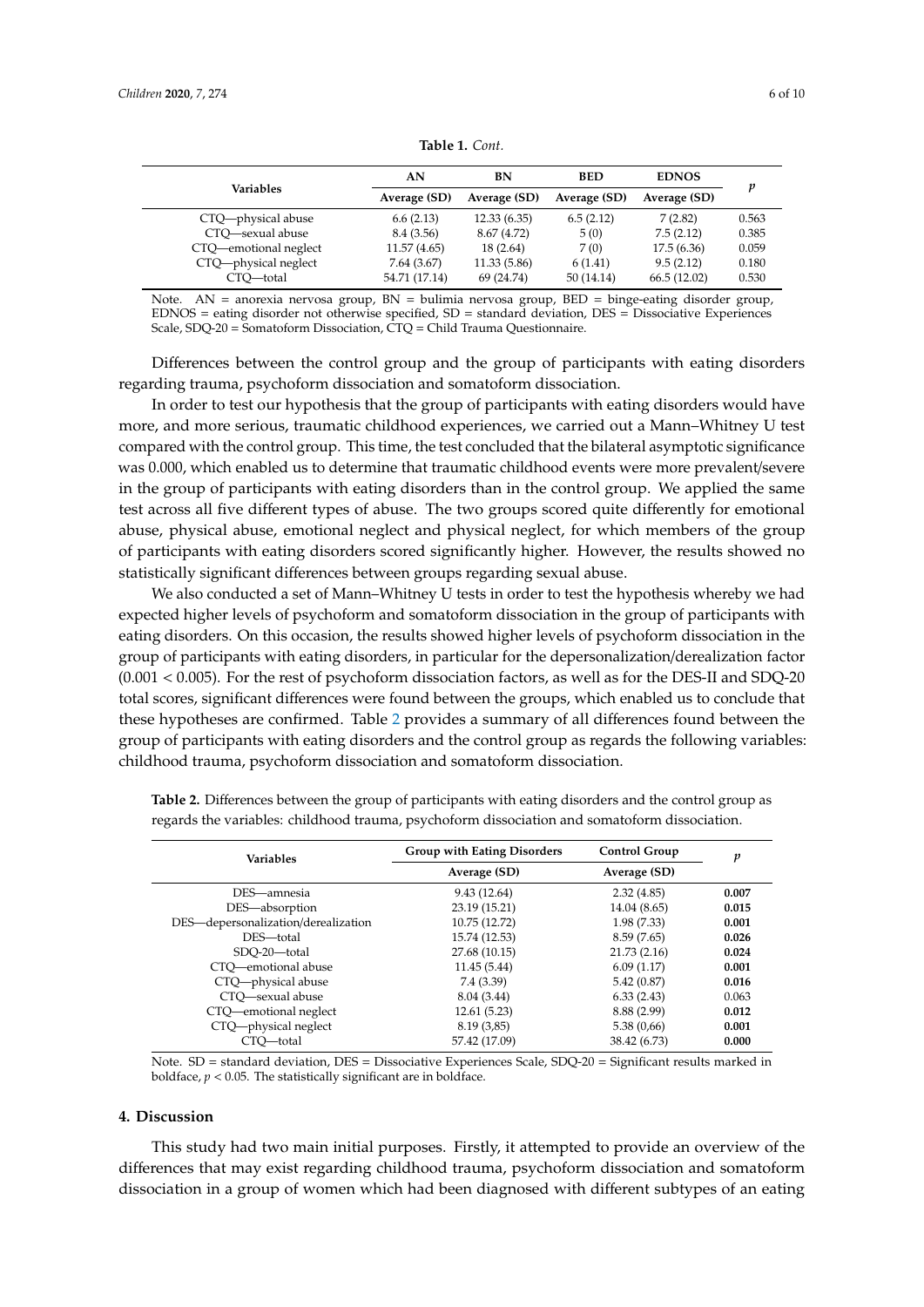disorder (subtypes: AN, BN, EDNOS and BED). Secondly, it aimed to compare the results for these variables between a group of women which had been diagnosed with an eating disorder and a control group composed of healthy women with a similar age and the same sex. Our results were similar to those from previous research on this matter [\[11,](#page-7-11)[29\]](#page-8-11), which showed that trauma was more prevalent/serious amongst participants with eating disorders. Significant differences between groups were found, as regards symptoms of psychoform dissociation and somatoform dissociation.

Our results are similar from those in the study by Vanderlinden et al. (1996), in which participants with eating disorders showed greater dissociation levels than the individuals in the control group. Incidentally, the results of our research regarding childhood trauma and dissociation of both a psychoform and a somatoform nature for different subtypes of eating disorders were not statistically significant, which was also the case in some previous research in this field of study [\[8,](#page-7-6)[11\]](#page-7-11). Despite these similar results, other pieces of research did find statistically significant differences between different subtypes of eating disorders in terms of the prevalence/severity of traumatic events and dissociative symptoms [\[14,](#page-7-9)[29,](#page-8-11)[46\]](#page-9-6).

An overview of the average scores for all the variables enabled us to notice that average scores tended to be higher in BN cases, a result that is similar to that of a recent study by Palmisano et al. (2018), where there were higher dissociation levels in BN, BED and AN (purging type) sufferers [\[11\]](#page-7-11). Carretero et al. (2012) found that trauma exposure had been an on-going occurrence during childhood and most purging subtypes of AN, which might be explained by a more acute need to induce dissociation through impulsive behavior in patients whose condition appears to be more serious. It stands to reason that repeated abuse/trauma will have a greater psychological impact than isolated traumatic abuse/events [\[47\]](#page-9-7).

Some authors have concluded that post-traumatic stress disorder-related symptoms, such as dissociative symptoms, are frequent in eating disorders, but that there is no correlation between the type or seriousness of the eating disorder and those symptoms [\[30,](#page-8-12)[48\]](#page-9-8). However, Vanderlinden and Vandereycken (1999) concluded that, as far as correlation with trauma is concerned, up to 50% of women with an eating disorder suffered sexual abuse in their childhood [\[49\]](#page-9-9). This history of sexual abuse was found to be particularly prevalent amongst women with BN. Indeed, sexual abuse in childhood and/or adolescence is a risk factor for the development of eating disorders [\[30\]](#page-8-12).

It should be noted, however, as a limitation, that traumatic events are not always disclosed by the patient with an eating disorder. Thus, these experiences could be dissociated and may result in false negatives (in cases where patients do not reveal a traumatic event which did, indeed, happen), or false positives (where patients report traumatic events which never happened) [\[23\]](#page-8-5). The seriousness of the abuse or abuses reported by the patient, as well as the length of time over which the abuse took place, should also be considered, even though this study did not provide us with any information in that regard. In addition, this study suffered, to some extent, from the limited size of both groups of participants. Many of the results found in this study might change if the number of participants increased including more participants suffering from each specific type of eating disorder, for this would enable researchers to establish relevant comparisons.

In conclusion, traumatic events during childhood as well as psychoform and somatoform dissociative symptoms are all relevant factors in the development of an eating disorder. These factors should be taken into account, and the type of correlation between different variables should be studied in more detail in future research on the topic. Current treatments for eating disorders are largely insufficient in many cases. In this respect, childhood trauma (including sexual, physical and emotional abuse as well as physical and emotional neglect) and dissociation could play a major role in improving success rates for treatments, and as such, they must not be disregarded. As early as 1994, Rosen and Petty outlined the potential correlation between eating disorders and dissociation and called for the inclusion of an educational element to treatment, whereby professionals would teach patients to recognize their own ability to dissociate. Moreover, high levels of dissociation in eating disorders have been proven to hinder the effectiveness of therapies such as cognitive behavioral therapy [\[18\]](#page-8-1).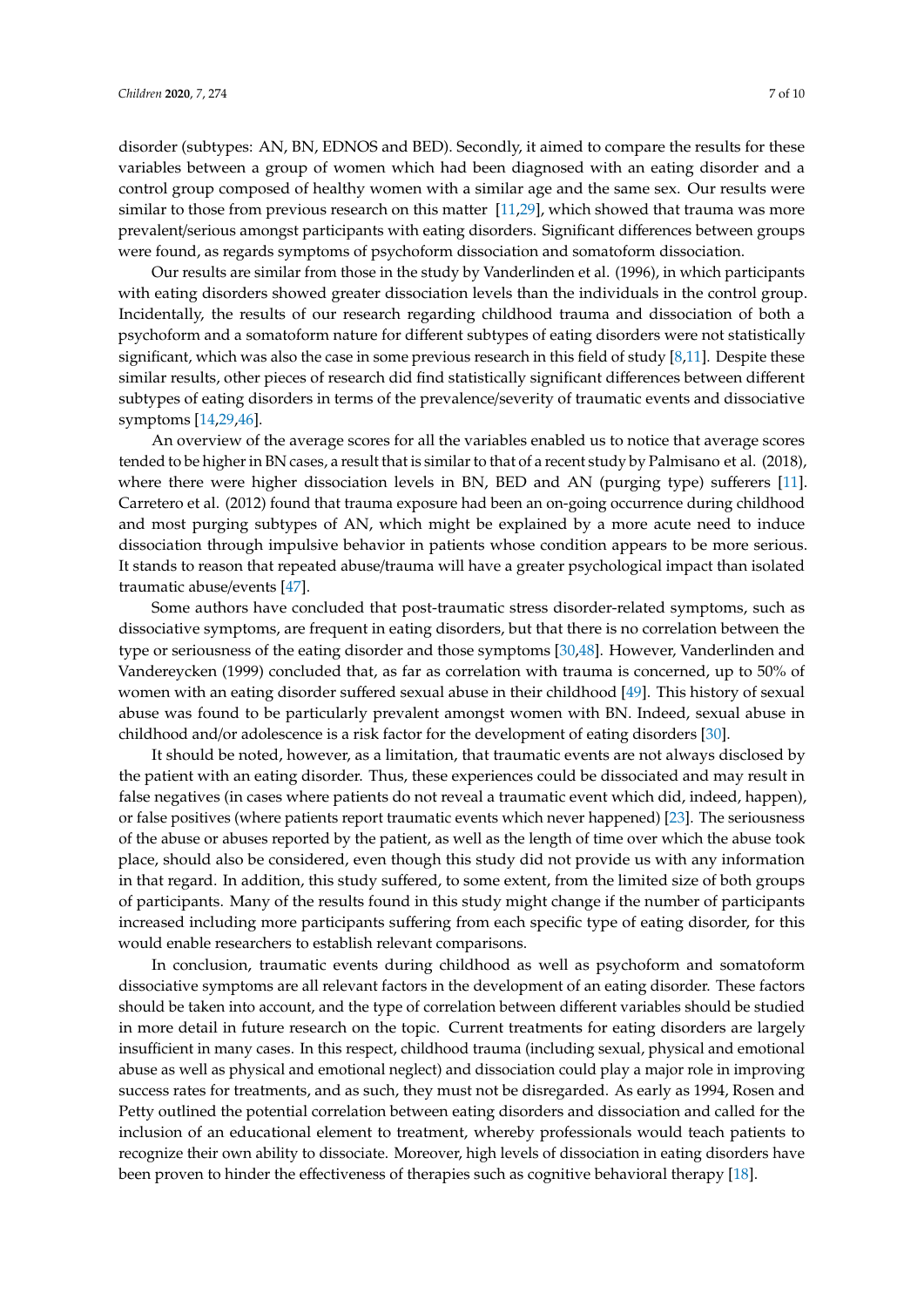This study's findings, as well as those from previous studies, enable us to better grasp the reason why patients who suffered childhood abuse/trauma and who show dissociation symptoms find it extremely difficult to put a stop to the symptoms of their eating disorder.

In conclusion, we must take into account the fact that eating disorder symptoms may be used by patients as a means to fight the emotional consequences of trauma. Indeed, they are, for many patients, nothing but coping mechanisms aimed at enabling survival.

**Author Contributions:** Conceptualization, methodology, investigation, resources, writing—original draft preparation, writing—review and editing, visualization, supervision: M.F.R.-A., J.I.B. and J.V. All authors have read and agreed to the published version of the manuscript.

**Funding:** This research received no external funding.

**Acknowledgments:** To the Open University of Madrid (support).

**Conflicts of Interest:** The authors declare no conflict of interest.

#### **References**

- <span id="page-7-0"></span>1. Lanius, R.A.; Vermetten, E.; Pain, C. *The Impact of Early Life Trauma on Health and Dissease. The Hidden Epdemic*; Cambridge University Press: Cambridge, UK, 2010.
- <span id="page-7-1"></span>2. Felitti, V.J.; Anda, R.F.; Nordenberg, D.; Williamson, D.F.; Spitz, A.M.; Edwards, V.; Koss, M.P.; Marks, J.S. Reprint of: Relationship of Childhood Abuse and Household Dysfunction to Many of the Leading Causes of Death in Adults: The Adverse Childhood Experiences (ACE) Study. *Am. J. Prev. Med.* **2019**, *56*, 774–786. [\[CrossRef\]](http://dx.doi.org/10.1016/j.amepre.2019.04.001) [\[PubMed\]](http://www.ncbi.nlm.nih.gov/pubmed/31104722)
- 3. Hughes, K.; Bellis, M.A.; Hardcastle, K.A.; Sethi, D.; Butchart, A.; Mikton, C.; Jones, L.; Dunne, M.P. The effect of multiple adverse childhood experiences on health: A systematic review and meta-analysis. *Lancet Public Health* **2017**, *2*, e356–e366. [\[CrossRef\]](http://dx.doi.org/10.1016/S2468-2667(17)30118-4)
- <span id="page-7-2"></span>4. Felitti, V.J. Childhood sexual abuse, depression, and family dysfunction in adult obese patients: A case control study. *South. Med. J.* **1993**, *86*, 732–736. [\[CrossRef\]](http://dx.doi.org/10.1097/00007611-199307000-00002)
- <span id="page-7-3"></span>5. Scheffers, M.; Hoek, M.; Bosscher, R.J.; Van Duijin, M.A.J.; Schoevers, R.A.; Van Busschbach, J.T. Negative body experience in women with early childhood trauma: Associations with trauma severity and dissociation. *Eur. J. Psychotraumatol.* **2017**, *8*, 1322892. [\[CrossRef\]](http://dx.doi.org/10.1080/20008198.2017.1322892) [\[PubMed\]](http://www.ncbi.nlm.nih.gov/pubmed/28649300)
- <span id="page-7-4"></span>6. Van der Kolk, B.A. Clinical implications of neuroscience research in PTSD. *Ann. N. Y. Acad. Sci.* **2006**, *1071*, 277–293. [\[CrossRef\]](http://dx.doi.org/10.1196/annals.1364.022) [\[PubMed\]](http://www.ncbi.nlm.nih.gov/pubmed/16891578)
- <span id="page-7-5"></span>7. Petzold, H.G. *Integrative Movement and Living Body Based Therapy. A Holistic Path of Living Body Based Psychotherapy*; Junfermann: Paderborn, Germany, 1996.
- <span id="page-7-6"></span>8. Backhlom, K.; Isomaa, R.; Birgegard, A. The prevalence and impact of trauma history in eating disorders patients. *Eur. J. Psychotraumatol.* **2013**, *4*, 1–8. [\[CrossRef\]](http://dx.doi.org/10.3402/ejpt.v4i0.22482) [\[PubMed\]](http://www.ncbi.nlm.nih.gov/pubmed/24273636)
- <span id="page-7-12"></span>9. Caslini, M.; Bartoli, F.; Crocamo, C.; Dakanalis, A.; Clerici, M.; Carrà, G. Disentangling the association between child abuse and eating disorders: A systematic review and meta-analysis. *Psychosom. Med.* **2016**, *78*, 79–90. [\[CrossRef\]](http://dx.doi.org/10.1097/PSY.0000000000000233) [\[PubMed\]](http://www.ncbi.nlm.nih.gov/pubmed/26461853)
- <span id="page-7-10"></span>10. Palmisano, G.L.; Innamorati, M.; Vanderlinden, J. Life adverse experiences in relation with obesity and binge eating disorder: A systematic review. *J. Behav. Addict.* **2016**, *5*, 11–31. [\[CrossRef\]](http://dx.doi.org/10.1556/2006.5.2016.018)
- <span id="page-7-11"></span>11. Palmisano, G.L.; Innamorati, M.; Susca, G.; Traetta, D.; Sarracino, D.; Vanderlinden, J. Childhood traumatic experiences and dissociative phenomena in eating disorders: Level and disociation with the severity of binge eating symptoms. *J. Trauma Dissociation* **2018**, *10*, 1–20. [\[CrossRef\]](http://dx.doi.org/10.1080/15299732.2017.1304490)
- <span id="page-7-7"></span>12. Smolak, L.; Murnen, S. A meta- analytic examination of the relationship between child sexual abuse and eating disorders. *Int. J. Eat. Disord.* **2002**, *31*, 136–150. [\[CrossRef\]](http://dx.doi.org/10.1002/eat.10008)
- <span id="page-7-8"></span>13. Pignatelli, A.M.; Wampers, M.; Loriedo, C.; Biondi, M.; Vanderlinden, J. Childhood neglect in eating disorders: A systematic review and meta- analysis. *J. Trauma Dissociation* **2017**, *18*, 100–115. [\[CrossRef\]](http://dx.doi.org/10.1080/15299732.2016.1198951) [\[PubMed\]](http://www.ncbi.nlm.nih.gov/pubmed/27282982)
- <span id="page-7-9"></span>14. Behar, R.; Arancibia, M.; Sepúlveda, E.; Muga, A. Child sexual abuse as risk factor in eating disorders. In *Eating Disorders*; Morton, N., Ed.; Nova Science Publishers: Hauppauge, NY, USA, 2016; pp. 149–172.
- 15. Moulton, S.J.; Newman, E.; Power, K.; Swanson, V.; Day, K. Chilhood trauma and eating psychopatology: A mediating role for dissociation and emotion dysregulation. *Child. Abuse Negl.* **2015**, *39*, 167–174. [\[CrossRef\]](http://dx.doi.org/10.1016/j.chiabu.2014.07.003) [\[PubMed\]](http://www.ncbi.nlm.nih.gov/pubmed/25124050)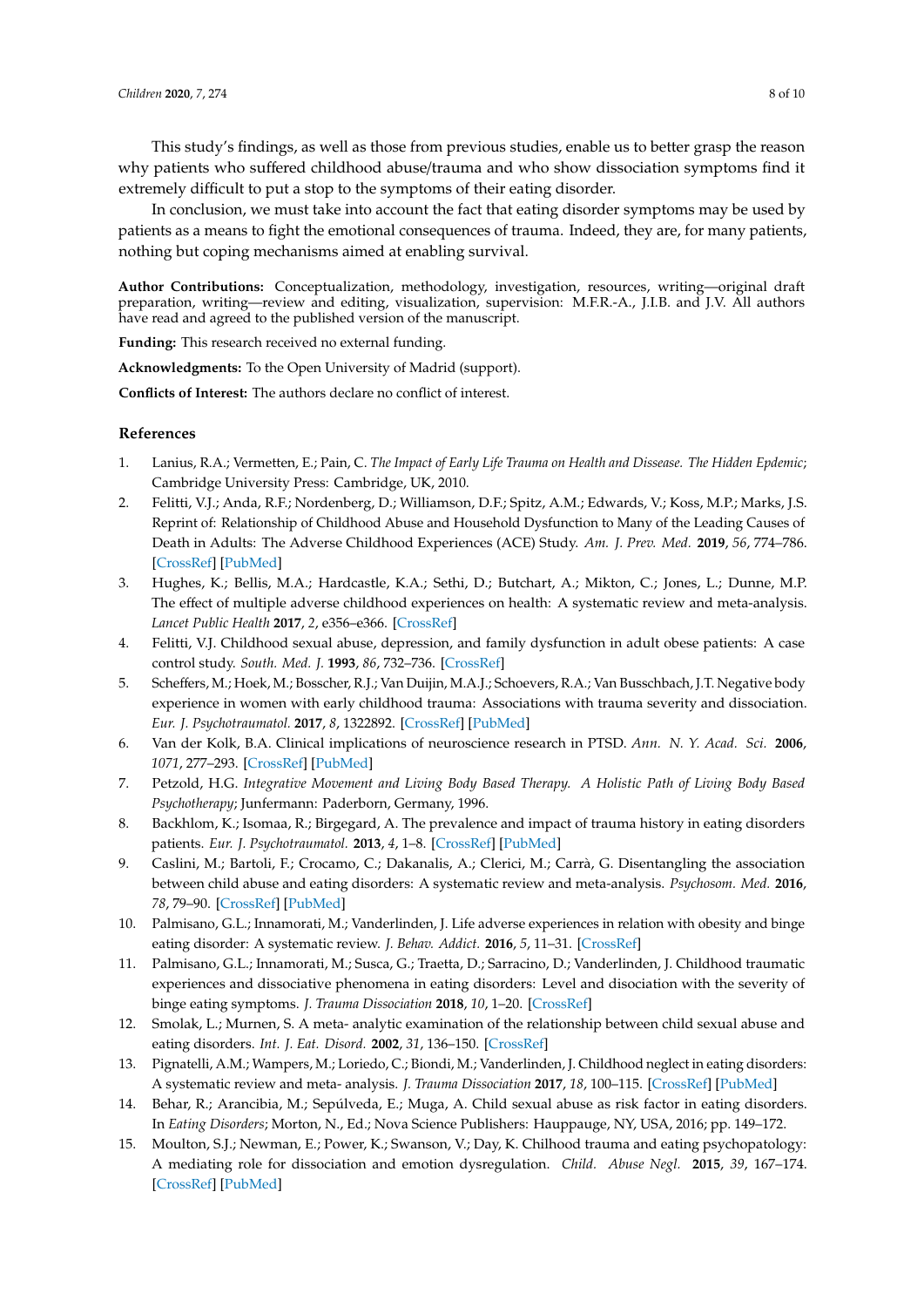- 16. Racine, S.E.; Wildes, J.E. Emotion dysregulation and anorexia nervosa: An exploration of the role of childhood abuse. *Int. J. Eat. Disord.* **2015**, *48*, 55–58. [\[CrossRef\]](http://dx.doi.org/10.1002/eat.22364) [\[PubMed\]](http://www.ncbi.nlm.nih.gov/pubmed/25358997)
- <span id="page-8-0"></span>17. Vanderlinden, J.; Claes, L.; De Cuyper, K.; Vrieze, E. Dissociation and dissociative disorders. In *Encyclopedia of Feeding and Eating Disorders*; Wade, T., Ed.; Springer: Singapore, 2015.
- <span id="page-8-1"></span>18. Beato, L.; Rodríguez; T. ; Belmonte, A. Relationship of dissociative experiences to body shape concerns in eating disorders. *Eur. Eat. Disord. Rev.* **2003**, *11*, 38–45. [\[CrossRef\]](http://dx.doi.org/10.1002/erv.508)
- <span id="page-8-2"></span>19. Vanderlinden, J.; Vanderreycken, W.; Van Dyck, R.; Vertommen, H. Dissociative experiences and trauma in eating disorders. *Int. J. Eat. Disord.* **1993**, *13*, 187–193. [\[CrossRef\]](http://dx.doi.org/10.1002/1098-108X(199303)13:2<187::AID-EAT2260130206>3.0.CO;2-9)
- <span id="page-8-3"></span>20. La Mela, C.; Maglietta, M.; Castellini, G.; Amoroso, L.; Lucarelli, S. Dissociation in eating disorders: Relationship between dissociative experiences and binge-eating episodes. *Compr. Psychiatry* **2010**, *51*, 339–400. [\[CrossRef\]](http://dx.doi.org/10.1016/j.comppsych.2009.09.008)
- 21. Lyubomirsky, S.; Casper, R.C.; Sousa, L. What triggers abnormal eating in bulimic and non-bulimic women? The role of dissociative experiences, negative affect, and psychopathology. *Psychol. Women Q.* **2001**, *25*, 223–232. [\[CrossRef\]](http://dx.doi.org/10.1111/1471-6402.00023)
- <span id="page-8-4"></span>22. Rodriguez-Srednicki, O. Childhood sexual abuse, dissociation and adult self-destructive behavior. *J. Child Sex Abuse* **2001**, *10*, 75–90. [\[CrossRef\]](http://dx.doi.org/10.1300/J070v10n03_05)
- <span id="page-8-5"></span>23. Nijenhuis, E.R.S.; Spinhoven, P.; Van Dyck, R.; Van der Hart, O.; Vanderlinden, J. Degree of somatoform and psychological dissociation in dissociative disorder is correlated with reported trauma. *J. Trauma Stress* **1998**, *11*, 711–730. [\[CrossRef\]](http://dx.doi.org/10.1023/A:1024493332751)
- <span id="page-8-6"></span>24. Nijenhuis, E. Somatoform dissociation: Major symptoms of dissociative disorders. *J. Trauma Dissociation* **2000**, *1*, 7–32. [\[CrossRef\]](http://dx.doi.org/10.1300/J229v01n04_02)
- <span id="page-8-7"></span>25. González-Vázquez, A.; Río-Casanova, L.; Seijo-Almendros, N.; Cabaleiro-Fernández, P.; Seoane-Pillado, T.; Justo-Alonso, A.; Santed-Germán, M.A. Validity and reliability of the Spanish version of the Somatoform Dissociation Questionnaire (SDQ-20). *Psicothema* **2017**, *29*, 275–280. [\[PubMed\]](http://www.ncbi.nlm.nih.gov/pubmed/28438254)
- <span id="page-8-8"></span>26. Fuller-Tyszkiewicz, M.; Mussap, A. Examining the dissociative basis for body image disturbances. *Int. J. Psychol. Stud.* **2011**, *3*, 3–13. [\[CrossRef\]](http://dx.doi.org/10.5539/ijps.v3n2p3)
- <span id="page-8-9"></span>27. Fuller-Tyszkiewicz, M.; Mussap, A. The relationship between dissociation and binge eating. *J. Trauma Dissociation* **2008**, *9*, 445–462. [\[CrossRef\]](http://dx.doi.org/10.1080/15299730802226084) [\[PubMed\]](http://www.ncbi.nlm.nih.gov/pubmed/19042791)
- <span id="page-8-10"></span>28. Brown, L.; Russell, J.; Thornton, C.; Dunn, S. Dissociation, abuse and the eating disorders: Evidence from an Australian population. *Aust. N. Z. J. Psychiatry* **1999**, *33*, 521–528. [\[CrossRef\]](http://dx.doi.org/10.1080/j.1440-1614.1999.00589.x)
- <span id="page-8-11"></span>29. Dalle Grave, R.; Oliosi, M.; Todisco, P.; Bartocci, C. Trauma and dissociative experiences in eating disorders. *Dissociation Prog. Dissociative Disord.* **1996**, *9*, 274–281.
- <span id="page-8-12"></span>30. Oberst, U.; Baltà, M.; Sánchez, L.; Rangil, T. Trastornos disociativos en mujeres con trastornos alimentarios. *Rev. Psiqu. Facult. Med. Barc.* **2001**, *28*, 284–290.
- <span id="page-8-13"></span>31. American Psychiatric Association. *Diagnostic and Statistical Manual of Mental Disorders*, 4th ed.; American Psychiatric Association: Washington, DC, USA, 2000.
- <span id="page-8-14"></span>32. American Psychiatric Association. *Diagnostic and Statistical Manual of Mental Disorders (DSM-5TM)*; American Psychiatric Association: Arlington, VA, USA, 2013.
- <span id="page-8-15"></span>33. Guy, W. *Clinical Global Impression*; Department of Health, Education and Welfare: Rockville, MD, USA, 1976.
- <span id="page-8-16"></span>34. Sheehan, D.V.; Lecrubier, Y.; Harnett-Sheehan, K.; Janavs, J.; Weiller, E.; Bonora, L.I.; Keskiner, A.; Schinka, J.; Knapp, E.; Sheehan, M.F.; et al. Reliability and Validity of the MINI International Neuropsychiatric Interview (mini): According to the SCID-P. *Eur. Psychiatry* **1997**, *12*, 232–241. [\[CrossRef\]](http://dx.doi.org/10.1016/S0924-9338(97)83297-X)
- <span id="page-8-17"></span>35. Ferrando, L.; Bobes, J.; Gibert, M.; Soto, M.; Soto, O. *Mini International Neuropsychiatric Interview. Versión en Español 5.0.0.DSM-IV*; Instituto IAP: Madrid, Spain, 1998.
- <span id="page-8-18"></span>36. First, M.B.; Gibbon, M.; Spitzer, R.L.; Williams, J.B.W.; Benjamin, L.S. *User's Guide for the Structured Clinical Interview for DSM-IV Axis II Personality Disorders*; American Psychiatric Press, Inc.: Washington, DC, USA, 1997.
- <span id="page-8-19"></span>37. First, M.B.; Gibbon, M.; Spitzer, R.L.; Williams, J.B.W.; Benjamin, L.S. *Entrevista Clínica Estructurada para los Trastornos de Personalidad del Eje II del DSM-IV*; Masson: Barcelona, Spain, 1999.
- <span id="page-8-20"></span>38. Bernstein, E.M.; Putnam, F.W. Development, reliability, and validity of a dissociation scale. *J. Nerv. Mental Dis.* **1986**, *174*, 121–130. [\[CrossRef\]](http://dx.doi.org/10.1097/00005053-198612000-00004)
- <span id="page-8-21"></span>39. Carlson, E.B.; Putnam, M.D. An update on the Dissociative Experiences Scale. *Dissociation Prog. Dissociative Disord.* **1993**, *6*, 16–25.